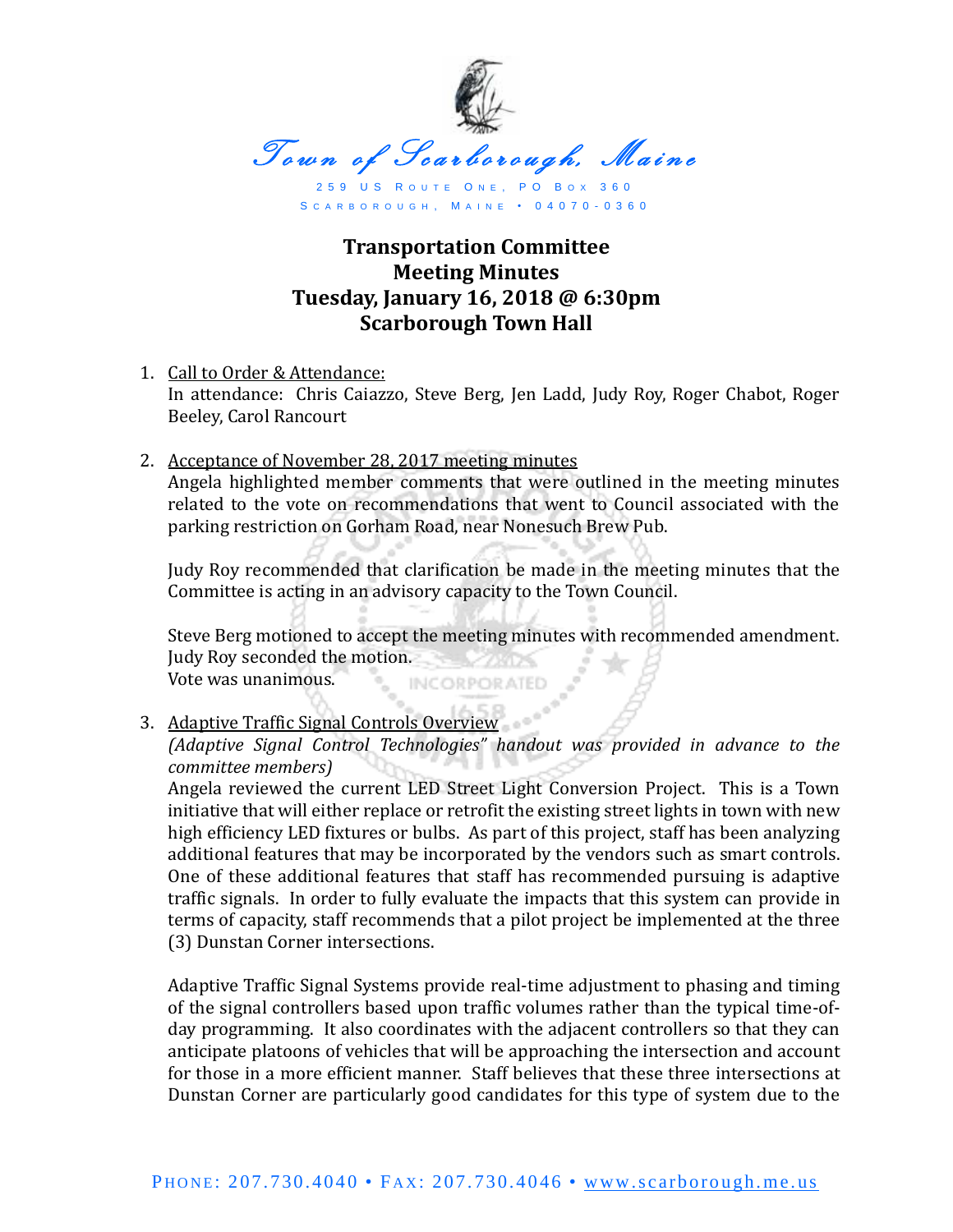fluctuation of traffic volumes based upon unpredictable factors such as seasonal shifts in traffic and weather dependent activities in the area, not to mention commuting traffic.

Since the Maine Department of Transportation recently upgraded these three intersections, the existing infrastructure makes this area of town attractive for this type of installation since the cabinets and cameras in the area will not need upgrading for this system to perform.

## 4. Comprehensive Plan Discussion

*("Transportation Committee's Vision for Scarborough" handout was provided in advance to the committee members)*

The Town of Scarborough is currently in the process of updating our Comprehensive Plan. Based on the work that the Committee has done over the past five years, many action items in the 2006 Comprehensive Plan have been addressed, are currently being addressed with specific projects, or need more work. In addition, the Committee has brought forth new ideas and initiatives that they believe are important to the community and should be key elements in formulating a vision of future transportation systems in Scarborough.

Angela reviewed a document that was drafted based on the work that the Transportation Committee has done over the past few years. The Transportation Committee's Vision for Scarborough highlights six (6) overarching themes and objectives that the Committee has been working on over the past few years or anticipate working on in the future based on need by the community. The Committee discussed each one of the following objectives individually. Comments from the committee members are outlined in italics after each objective.

にっこう

a) Create a sense of place in our town centers, and along roadways connecting village centers, that are designed to balance safety and convenience for everyone using the road. This multi-modal system would include finding a balance between mobility of traffic along our collector road network and traffic calming measures.

*The Committee has focused on implementation of our Complete Streets Policy throughout town. This initiative should continue to be advanced to create a sense of place rather than just a conduit to get from one place to another. The Committee highlighted the need for interconnectivity between these neighborhoods and discussed the demand that the dead-end streets in town have on municipal services and school transportation needs.*

b) Identify and support the maintenance of mobility corridors to move pass-thru traffic through the community efficiently in order to preserve the character and safety of our local neighborhoods. This support of the mobility corridors should include analyzing the access point locations and limiting access points where feasible.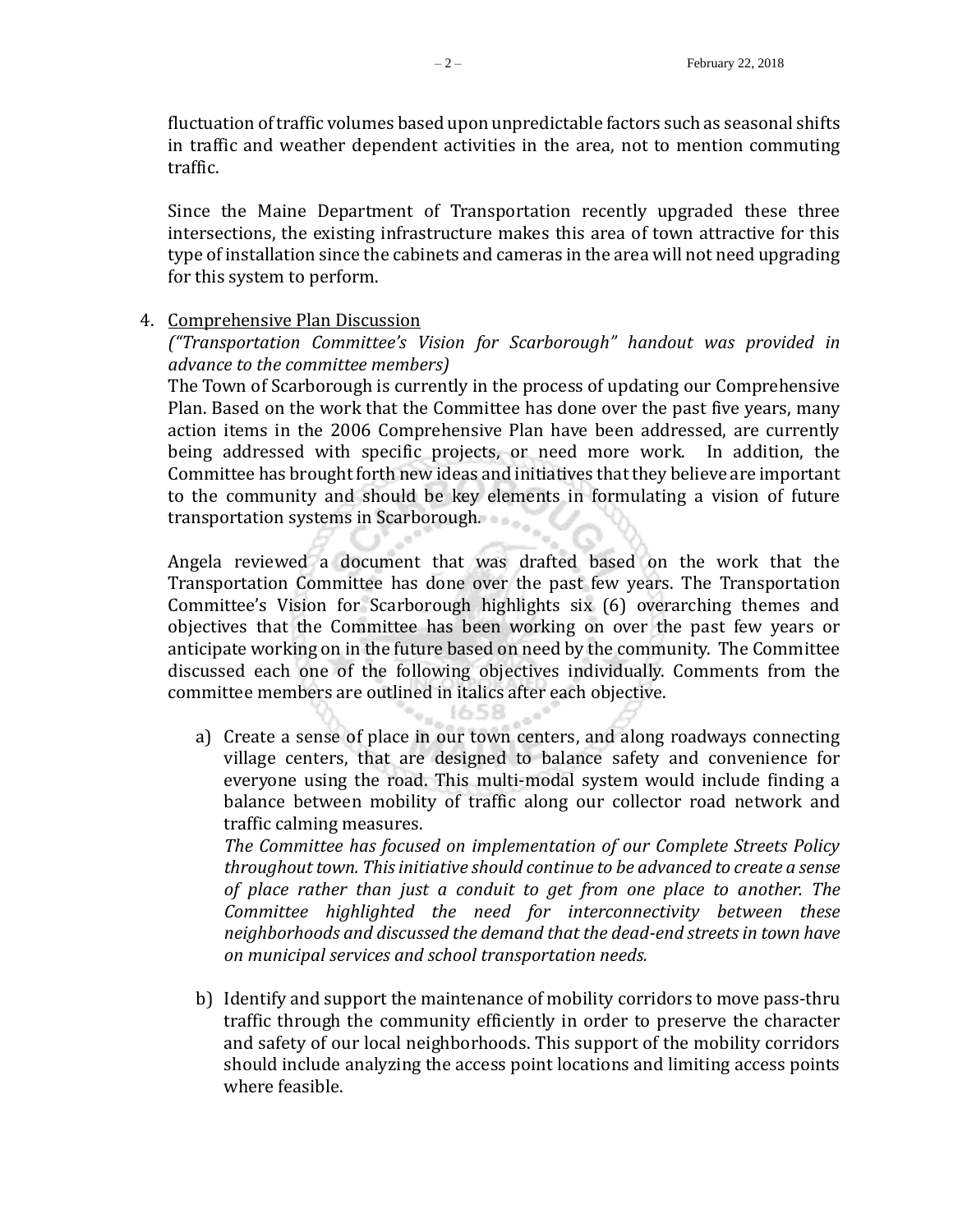*The Committee has stressed in the past the need to maintain mobility corridors with limited access points to get from one side of town to the other (i.e. Haigis Parkway. This can be by way of access management studies and approaches to limit curb cuts on our many mobility corridors. With development pressures and neighboring commuting traffic traversing through our neighborhoods this is a challenge. The Committee supports the East-West Connector as a means to help eliminate many pass-through users from our congested parts of town.*

c) Enhance our pedestrian and multi-modal network while looking for new opportunities to provide the community with additional recreational trails throughout Town, including enhance the interconnectivity between neighborhoods with both trails, sidewalks, and an interconnected street network.

*The Eastern Trail is an example of the connection of trails however more can be done on a small scale to provide and connect trails with many development projects in town.*

d) Support continued advancement of our traffic management system by planning and designing for more advanced systems in order to increase the efficiency of the high- volume corridors, while reducing emissions and increasing safety.

*The Committee discussed the new technologies for traffic signals and traffic management including the work being done on Payne Road and the study coming this year on Route 22 and the Route 1 corridors. Limiting idle time for motorists is a goal in the Town's Energy Plan and one of the many ways this Committee and the Energy Committee can work together to move initiatives forward.*

e) Provide a sustainable transportation system and consistent funding mechanism that is supported by continued updates to our asset management system, which includes all infrastructure within the roadway network: roadway surface, sidewalks, bike lanes, drainage infrastructure, etc. *The Committee discussed the creation of the intermodal reserve account that can be used for pedestrian, bikes, and transit initiativesthroughout town. In addition, the Town is working on a roadway assessment throughout town and Public Works and the Town Engineer are looking at ways to use this data to better predict the need on a year-to-year basis so that we can get to a consistent and sustainable funding level.*

1658

f) Plan for and enhance our means of mass transit and alternatives for commuters. *The Committee has done some work and heard from the Assistant Town Manager on the link between the Town and the local transit providers. The Committee supports the continued collaboration with local transit providers and would like to receive more information related to transit opportunities for the town.*